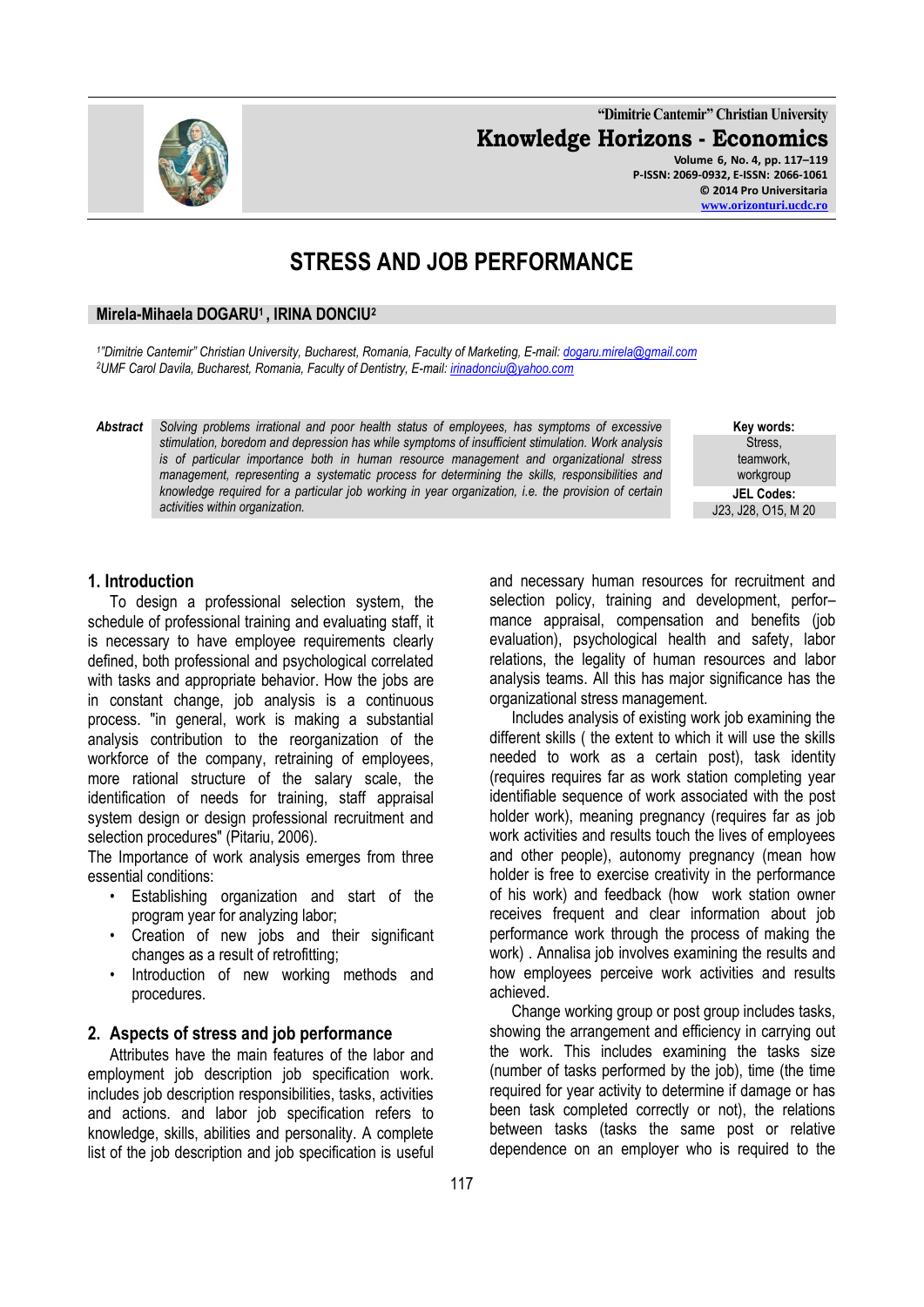performance of the particular job of work, the results of the work of others), load efficiency (speed is carried out at which business) and task effectiveness (how well a task is performed).

Expanding job is represented by adding more of the same activities of existing post. Expanding increase employment and job diversification of duties - scale work station. Magnitude refers to the number of different job tasks performed by a single employee of can add that job rotation job. Expanding job require the employee to perform using the same skills more activities. Expanding employment is the quantitative change in duties. More active involvement of employees leads to a considerable increase in labor productivity.

Job enrichment, ice adding activities that require<br>re knowledge, technical expertise and more knowledge, technical expertise and responsibilities. Job enrichment increases the number of motivators - adding depth work station. Requires more work station depth control responsibility. Enrichment personal increase performance, each employee becomes more satisfied with his work station. Employees have more motivated, which makes them able to provide increased company performance by decreasing absenteeism, grievances but the turnover.

That assumes rearranging workflow activities related to the work relationship is that some work stations is dependent on others and therefore the results have interdependent.

Job rotation is moving people working on another new job with the new activities. In general rotation takes several months. This has the effect of the individual, peer assessment work, improves the flexibility of employees to motivated employees workstations and adding variety to their work. The movement is done horizontally at a position with activities similar but different difficulty.

Modeling work is represented by the movement of people in boring and repetitive jobs diversification order. In general modeling takes only a few hours.

Autonomous work groups or teams have teams coordinated that classical self-components that extend the principles of employment for the entire group, each group receiving a target to attain freedom and its development mode, group members work breaks setting times, the selection of new members, evaluation of current members and employees layoff unsuitable.

Work sharing is when two employees share one job, usually working part-time. This situation creates a form of flexible arrangement for both employees, employees opting for this form of sharing work station or if they can get a full-time job or in other circumstances. This approach can be accepted by the organization, in order to reduce labor costs.

Schedule changes Increase employee scheduling flexibility in working hours, Meaning that each employee decide the when you start work and finish day course within certain set times. This improves employee satisfaction.

Supervisor training increases the responsibility for making decisions, supervisors delegating responsibilities to employees.

Implementation redesign work carried out can be using:

- The constraint. Managers announce change after Using Methods of enforcing compliance change. It can occur resistance to change from employees, employee turnover and absenteeism leading to. The advantage of this form can be is that changes made quickly.
- Belief. Managers fail to explain the advantages and benefits of change and the change made to the Employees will be quickly and successfully.
- Educate employees houses teach managers how to Perform the work.

Evaluating Monitoring results have executed all steps in the realization of this process in terms of efficiency, effectiveness, work, activities, responsibilities and obligations, relationships Between individual and group work, individual and organization Between, Between individual satisfaction and quality of working life and. Evaluation can be done by repetitive analysis and diagnosis of post employment or studies on employee attitudes, Obligations and Structured observation in terms of results, rates, Costs and turnover of staff).

The total system is important in the design of the master plan work, arrangement of safe systems of work, and stress prevention. The total Takes into account human work Characteristics, Environmental factors, interference between humans and machines etc. Speaking of human Characteristics, distinguishing the physical capacity (body size, power etc) and psychological elements of learning, perception, personality, attitude, Motivation and Reactions to stimuli. The level of knowledge, training received, the personal skills and work experience, they also have direct Influence on job performance. High performance in work only can be achieved by the proper combination of all factors THESE. How does count money, activities, man-machine interference and Environmental factors of total system working, explains ergonomics.

Ergonomics is the study of the relationship Multidisciplinary Between man and the environment. Ergonomics explains how the human being is Affected